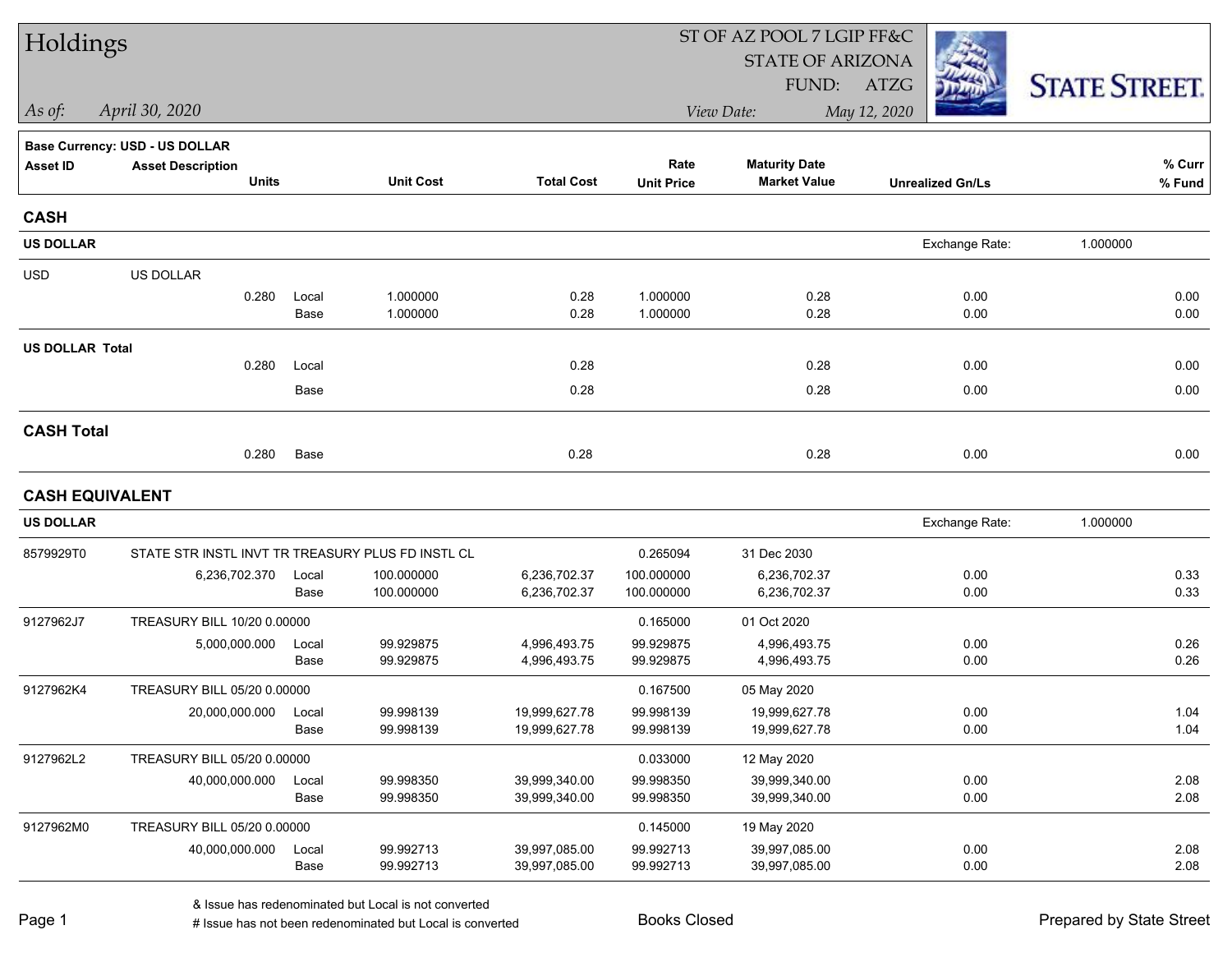| Holdings        |                                |       |                  | ST OF AZ POOL 7 LGIP FF&C |                   |                         |              |                         |                      |  |
|-----------------|--------------------------------|-------|------------------|---------------------------|-------------------|-------------------------|--------------|-------------------------|----------------------|--|
|                 |                                |       |                  |                           |                   | <b>STATE OF ARIZONA</b> |              |                         |                      |  |
|                 |                                |       |                  |                           |                   | FUND:                   | ATZG         |                         | <b>STATE STREET.</b> |  |
| As of:          | April 30, 2020                 |       |                  |                           |                   | View Date:              | May 12, 2020 |                         |                      |  |
|                 | Base Currency: USD - US DOLLAR |       |                  |                           |                   |                         |              |                         |                      |  |
| <b>Asset ID</b> | <b>Asset Description</b>       |       |                  |                           | Rate              | <b>Maturity Date</b>    |              |                         | % Curr               |  |
|                 | <b>Units</b>                   |       | <b>Unit Cost</b> | <b>Total Cost</b>         | <b>Unit Price</b> | <b>Market Value</b>     |              | <b>Unrealized Gn/Ls</b> | % Fund               |  |
| 9127962P3       | TREASURY BILL 06/20 0.00000    |       |                  |                           | 0.202000          | 02 Jun 2020             |              |                         |                      |  |
|                 | 30,000,000.000                 | Local | 99.984930        | 29,995,479.11             | 99.984930         | 29,995,479.11           |              | 0.00                    | 1.56                 |  |
|                 |                                | Base  | 99.984930        | 29,995,479.11             | 99.984930         | 29,995,479.11           |              | 0.00                    | 1.56                 |  |
| 9127962U2       | TREASURY BILL 06/20 0.00000    |       |                  |                           | 0.257000          | 09 Jun 2020             |              |                         |                      |  |
|                 | 20,000,000.000                 | Local | 99.972158        | 19,994,431.67             | 99.972158         | 19,994,431.67           |              | 0.00                    | 1.04                 |  |
|                 |                                | Base  | 99.972158        | 19,994,431.67             | 99.972158         | 19,994,431.67           |              | 0.00                    | 1.04                 |  |
| 912796SR1       | TREASURY BILL 05/20 0.00000    |       |                  |                           | 0.101000          | 21 May 2020             |              |                         |                      |  |
|                 | 40,000,000.000                 | Local | 99.994417        | 39,997,766.67             | 99.994417         | 39,997,766.67           |              | 0.00                    | 2.08                 |  |
|                 |                                | Base  | 99.994417        | 39,997,766.67             | 99.994417         | 39,997,766.67           |              | 0.00                    | 2.08                 |  |
| 912796SV2       | TREASURY BILL 06/20 0.00000    |       |                  |                           | 1.531000          | 18 Jun 2020             |              |                         |                      |  |
|                 | 10,000,000.000                 | Local | 99.795867        | 9,979,586.67              | 99.795867         | 9,979,586.67            |              | 0.00                    | 0.52                 |  |
|                 |                                | Base  | 99.795867        | 9,979,586.67              | 99.795867         | 9,979,586.67            |              | 0.00                    | 0.52                 |  |
| 912796TD1       | TREASURY BILL 08/20 0.00000    |       |                  |                           | 0.120500          | 13 Aug 2020             |              |                         |                      |  |
|                 | 10,000,000.000                 | Local | 99.965189        | 9,996,518.89              | 99.965189         | 9,996,518.89            |              | 0.00                    | 0.52                 |  |
|                 |                                | Base  | 99.965189        | 9,996,518.89              | 99.965189         | 9,996,518.89            |              | 0.00                    | 0.52                 |  |
| 912796TV1       | TREASURY BILL 05/20 0.00000    |       |                  |                           | 0.057500          | 14 May 2020             |              |                         |                      |  |
|                 | 20,000,000.000                 | Local | 99.997924        | 19,999,584.72             | 99.997924         | 19,999,584.72           |              | 0.00                    | 1.04                 |  |
|                 |                                | Base  | 99.997924        | 19,999,584.72             | 99.997924         | 19,999,584.72           |              | 0.00                    | 1.04                 |  |
| 912796TW9       | TREASURY BILL 05/20 0.00000    |       |                  |                           | 0.052000          | 28 May 2020             |              |                         |                      |  |
|                 | 45,000,000.000                 | Local | 99.991050        | 44,995,972.50             | 99.991050         | 44,995,972.50           |              | 0.00                    | 2.35                 |  |
|                 |                                | Base  | 99.991050        | 44,995,972.50             | 99.991050         | 44,995,972.50           |              | 0.00                    | 2.35                 |  |
| 912796TX7       | TREASURY BILL 06/20 0.00000    |       |                  |                           | 0.090000          | 04 Jun 2020             |              |                         |                      |  |
|                 | 60,000,000.000                 | Local | 99.991437        | 59,994,862.22             | 99.991437         | 59,994,862.22           |              | 0.00                    | 3.13                 |  |
|                 |                                | Base  | 99.991437        | 59,994,862.22             | 99.991437         | 59,994,862.22           |              | 0.00                    | 3.13                 |  |
| 912796TZ2       | TREASURY BILL 06/20 0.00000    |       |                  |                           | 0.110000          | 11 Jun 2020             |              |                         |                      |  |
|                 | 30,000,000.000                 | Local | 99.933755        | 29,980,126.39             | 99.933755         | 29,980,126.39           |              | 0.00                    | 1.56                 |  |
|                 |                                | Base  | 99.933755        | 29,980,126.39             | 99.933755         | 29,980,126.39           |              | 0.00                    | 1.56                 |  |
| 912796WW5       | TREASURY BILL 07/20 0.00000    |       |                  |                           | 0.160500          | 09 Jul 2020             |              |                         |                      |  |
|                 | 20,000,000.000                 | Local | 99.837994        | 19,967,598.75             | 99.837994         | 19,967,598.75           |              | 0.00                    | 1.04                 |  |
|                 |                                | Base  | 99.837994        | 19,967,598.75             | 99.837994         | 19,967,598.75           |              | 0.00                    | 1.04                 |  |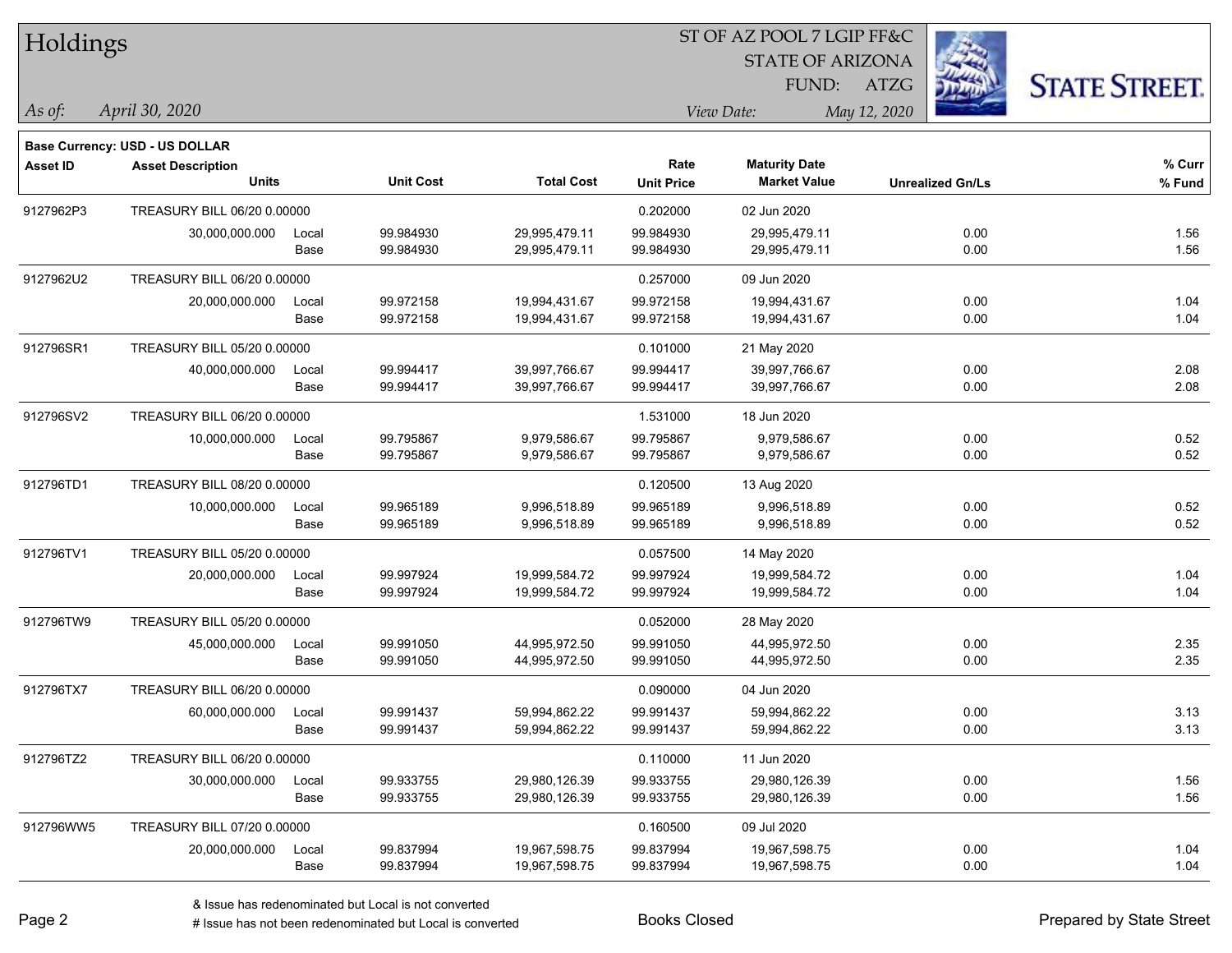| Holdings               |                                                 |       |                  |                   |                   | ST OF AZ POOL 7 LGIP FF&C |              |                         |                      |
|------------------------|-------------------------------------------------|-------|------------------|-------------------|-------------------|---------------------------|--------------|-------------------------|----------------------|
|                        |                                                 |       |                  |                   |                   | <b>STATE OF ARIZONA</b>   |              |                         |                      |
|                        |                                                 |       |                  |                   |                   | FUND:                     | <b>ATZG</b>  |                         | <b>STATE STREET.</b> |
| As of:                 | April 30, 2020                                  |       |                  |                   |                   | View Date:                | May 12, 2020 |                         |                      |
|                        | Base Currency: USD - US DOLLAR                  |       |                  |                   |                   |                           |              |                         |                      |
| <b>Asset ID</b>        | <b>Asset Description</b>                        |       |                  |                   | Rate              | <b>Maturity Date</b>      |              |                         | $%$ Curr             |
|                        | <b>Units</b>                                    |       | <b>Unit Cost</b> | <b>Total Cost</b> | <b>Unit Price</b> | <b>Market Value</b>       |              | <b>Unrealized Gn/Ls</b> | % Fund               |
| 912796WX3              | TREASURY BILL 07/20 0.00000                     |       |                  |                   | 0.100500          | 23 Jul 2020               |              |                         |                      |
|                        | 20,000,000.000                                  | Local | 99.976829        | 19,995,365.84     | 99.976829         | 19,995,365.84             |              | 0.00                    | 1.04                 |
|                        |                                                 | Base  | 99.976829        | 19,995,365.84     | 99.976829         | 19,995,365.84             |              | 0.00                    | 1.04                 |
| 912796WZ8              | TREASURY BILL 08/20 0.00000                     |       |                  |                   | 0.100000          | 06 Aug 2020               |              |                         |                      |
|                        | 10,000,000.000                                  | Local | 99.973056        | 9,997,305.55      | 99.973056         | 9,997,305.55              |              | 0.00                    | 0.52                 |
|                        |                                                 | Base  | 99.973056        | 9,997,305.55      | 99.973056         | 9,997,305.55              |              | 0.00                    | 0.52                 |
| 912796XF1              | TREASURY BILL 08/20 0.00000                     |       |                  |                   | 0.110500          | 20 Aug 2020               |              |                         |                      |
|                        | 10,000,000.000                                  | Local | 99.965929        | 9,996,592.92      | 99.965929         | 9,996,592.92              |              | 0.00                    | 0.52                 |
|                        |                                                 | Base  | 99.965929        | 9,996,592.92      | 99.965929         | 9,996,592.92              |              | 0.00                    | 0.52                 |
| 921FRK000              | BMO TRIPARTY MTGE CLAS/ISIT/RTRP MATU//20121224 |       |                  |                   | 0.020000          | 01 May 2020               |              |                         |                      |
|                        | 17,548,183.360                                  | Local | 100.000000       | 17,548,183.36     | 100.000000        | 17,548,183.36             |              | 0.00                    | 0.91                 |
|                        |                                                 | Base  | 100.000000       | 17,548,183.36     | 100.000000        | 17,548,183.36             |              | 0.00                    | 0.91                 |
| 921FRK000              | BMO TRIPARTY MTGE CLAS/ISIT/RTRP MATU//20121224 |       |                  |                   | 0.100000          | 29 May 2020               |              |                         |                      |
|                        | 65,000,000.000                                  | Local | 100.000000       | 65,000,000.00     | 100.000000        | 65,000,000.00             |              | 0.00                    | 3.39                 |
|                        |                                                 | Base  | 100.000000       | 65,000,000.00     | 100.000000        | 65,000,000.00             |              | 0.00                    | 3.39                 |
| 926NKW009              | AMHERST PIERPONT 04/15 VAR                      |       |                  |                   | 0.040000          | 01 May 2020               |              |                         |                      |
|                        | 100,000,000.000                                 | Local | 100.000000       | 100,000,000.00    | 100.000000        | 100,000,000.00            |              | 0.00                    | 5.21                 |
|                        |                                                 | Base  | 100.000000       | 100,000,000.00    | 100.000000        | 100,000,000.00            |              | 0.00                    | 5.21                 |
| 930ABD003              | FIDELITY INVESTMENTS MONEY                      |       |                  |                   | 0.000000          | 01 May 2020               |              |                         |                      |
|                        | 125,007,038.190                                 | Local | 100.000000       | 125,007,038.19    | 100.000000        | 125,007,038.19            |              | 0.00                    | 6.52                 |
|                        |                                                 | Base  | 100.000000       | 125,007,038.19    | 100.000000        | 125,007,038.19            |              | 0.00                    | 6.52                 |
| 979QHR003              | SOUTH STREET REPO                               |       |                  |                   | 0.070000          | 01 May 2020               |              |                         |                      |
|                        | 100,000,000.000                                 | Local | 100.000000       | 100,000,000.00    | 100.000000        | 100,000,000.00            |              | 0.00                    | 5.21                 |
|                        |                                                 | Base  | 100.000000       | 100,000,000.00    | 100.000000        | 100,000,000.00            |              | 0.00                    | 5.21                 |
| 979TUW001              | GUGGENHEIM SECURITIES REPO 08/14 VAR            |       |                  |                   | 0.030000          | 01 May 2020               |              |                         |                      |
|                        | 45,000,000.000                                  | Local | 100.000000       | 45,000,000.00     | 100.000000        | 45,000,000.00             |              | 0.00                    | 2.35                 |
|                        |                                                 | Base  | 100.000000       | 45,000,000.00     | 100.000000        | 45,000,000.00             |              | 0.00                    | 2.35                 |
| <b>US DOLLAR Total</b> |                                                 |       |                  |                   |                   |                           |              |                         |                      |
|                        | 888,791,923.920                                 | Local |                  | 888,675,662.35    |                   | 888,675,662.35            |              | 0.00                    | 46.32                |
|                        |                                                 | Base  |                  | 888,675,662.35    |                   | 888,675,662.35            |              | 0.00                    | 46.32                |
|                        |                                                 |       |                  |                   |                   |                           |              |                         |                      |

& Issue has redenominated but Local is not converted

Page 3

denote the redenominated but Local is converted Books Closed Prepared by State Street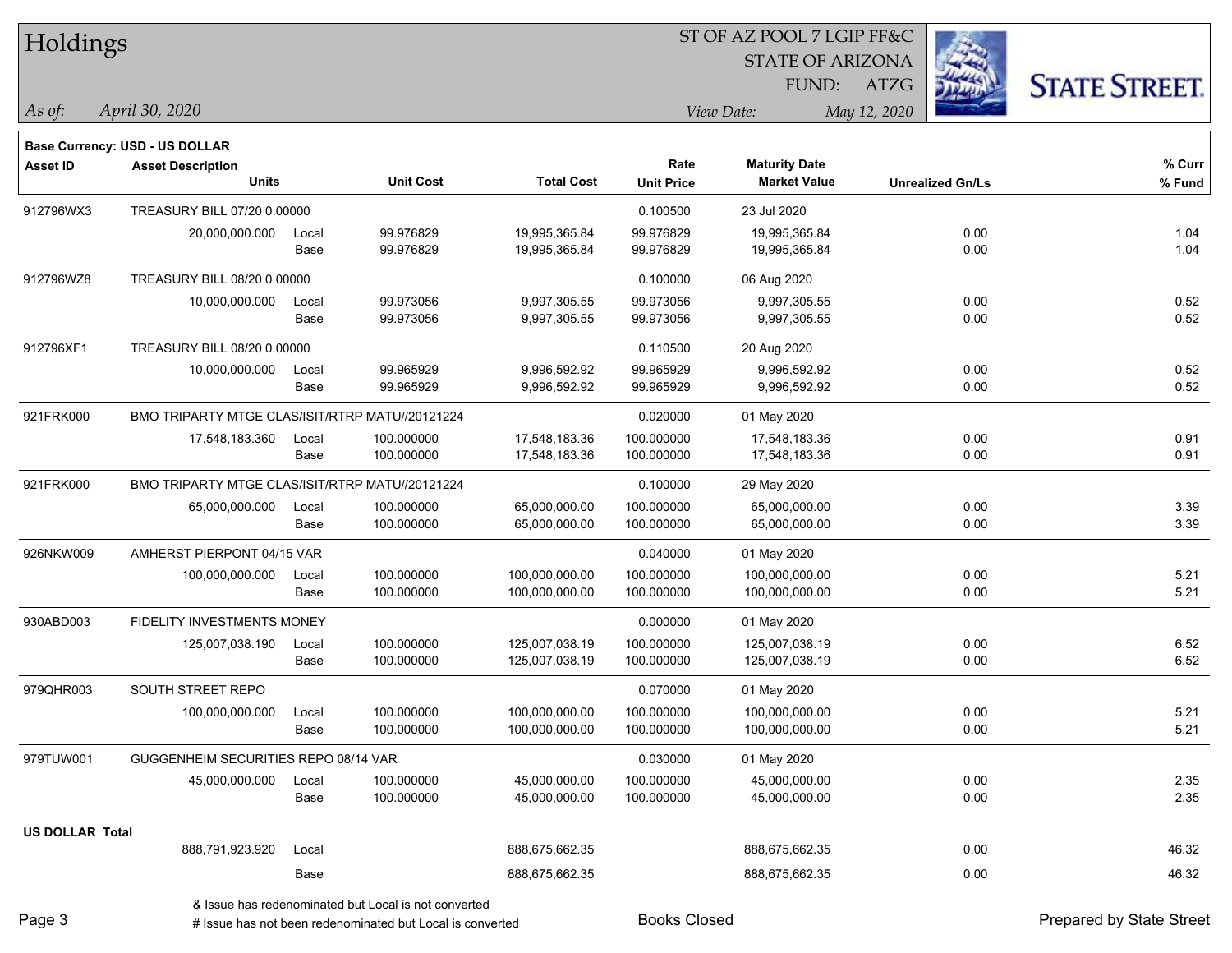| Holdings            |                                                 |       |                  |                   |                   | ST OF AZ POOL 7 LGIP FF&C |                         |                      |
|---------------------|-------------------------------------------------|-------|------------------|-------------------|-------------------|---------------------------|-------------------------|----------------------|
|                     |                                                 |       |                  |                   |                   | <b>STATE OF ARIZONA</b>   |                         |                      |
|                     |                                                 |       |                  |                   |                   | FUND:                     | ATZG                    | <b>STATE STREET.</b> |
| As of:              | April 30, 2020                                  |       |                  |                   |                   | View Date:                | May 12, 2020            |                      |
|                     | Base Currency: USD - US DOLLAR                  |       |                  |                   |                   |                           |                         |                      |
| <b>Asset ID</b>     | <b>Asset Description</b>                        |       |                  |                   | Rate              | <b>Maturity Date</b>      |                         | % Curr               |
|                     | <b>Units</b>                                    |       | <b>Unit Cost</b> | <b>Total Cost</b> | <b>Unit Price</b> | <b>Market Value</b>       | <b>Unrealized Gn/Ls</b> | % Fund               |
|                     |                                                 |       |                  |                   |                   |                           |                         |                      |
|                     | <b>CASH EQUIVALENT Total</b><br>888,791,923.920 | Base  |                  | 888,675,662.35    |                   | 888,675,662.35            | 0.00                    | 46.32                |
|                     |                                                 |       |                  |                   |                   |                           |                         |                      |
| <b>FIXED INCOME</b> |                                                 |       |                  |                   |                   |                           |                         |                      |
| <b>US DOLLAR</b>    |                                                 |       |                  |                   |                   |                           | Exchange Rate:          | 1.000000             |
| 9127962K4           | TREASURY BILL 05/20 0.00000                     |       |                  |                   | 0.010000          | 05 May 2020               |                         |                      |
|                     | 60,000,000.000                                  | Local | 99.999036        | 59,999,421.34     | 99.999472         | 59,999,683.20             | 261.86                  | 3.13                 |
|                     |                                                 | Base  | 99.999036        | 59,999,421.34     | 99.999472         | 59,999,683.20             | 261.86                  | 3.13                 |
| 9127962L2           | TREASURY BILL 05/20 0.00000                     |       |                  |                   | 0.010000          | 12 May 2020               |                         |                      |
|                     | 60,000,000.000                                  | Local | 99.996130        | 59,997,677.74     | 99.998014         | 59,998,808.40             | 1,130.66                | 3.13                 |
|                     |                                                 | Base  | 99.996130        | 59,997,677.74     | 99.998014         | 59,998,808.40             | 1,130.66                | 3.13                 |
| 9127962M0           | TREASURY BILL 05/20 0.00000                     |       |                  |                   |                   | 19 May 2020               |                         |                      |
|                     | 20,000,000.000                                  | Local | 99.991500        | 19,998,300.03     | 99.995875         | 19,999,175.00             | 874.97                  | 1.04                 |
|                     |                                                 | Base  | 99.991500        | 19,998,300.03     | 99.995875         | 19,999,175.00             | 874.97                  | 1.04                 |
| 9127962N8           | TREASURY BILL 05/20 0.00000                     |       |                  |                   | 0.010000          | 26 May 2020               |                         |                      |
|                     | 80,000,000.000                                  | Local | 99.993229        | 79,994,583.21     | 99.994792         | 79,995,833.60             | 1,250.39                | 4.17                 |
|                     |                                                 | Base  | 99.993229        | 79,994,583.21     | 99.994792         | 79,995,833.60             | 1,250.39                | 4.17                 |
| 9127962P3           | TREASURY BILL 06/20 0.00000                     |       |                  |                   | 0.010000          | 02 Jun 2020               |                         |                      |
|                     | 50,000,000.000                                  | Local | 99.992344        | 49,996,172.19     | 99.992667         | 49,996,333.50             | 161.31                  | 2.61                 |
|                     |                                                 | Base  | 99.992344        | 49,996,172.19     | 99.992667         | 49,996,333.50             | 161.31                  | 2.61                 |
| 9127962R9           | TREASURY BILL 10/20 0.00000                     |       |                  |                   | 0.010000          | 15 Oct 2020               |                         |                      |
|                     | 5,000,000.000                                   | Local | 99.893305        | 4,994,665.27      | 99.947812         | 4,997,390.60              | 2,725.33                | 0.26                 |
|                     |                                                 | Base  | 99.893305        | 4,994,665.27      | 99.947812         | 4,997,390.60              | 2,725.33                | 0.26                 |
| 9127962S7           | TREASURY BILL 10/20 0.00000                     |       |                  |                   | 0.010000          | 22 Oct 2020               |                         |                      |
|                     | 5,000,000.000                                   | Local | 99.922667        | 4,996,133.33      | 99.945021         | 4,997,251.05              | 1,117.72                | 0.26                 |
|                     |                                                 | Base  | 99.922667        | 4,996,133.33      | 99.945021         | 4,997,251.05              | 1,117.72                | 0.26                 |
| 9127962T5           | TREASURY BILL 10/20 0.00000                     |       |                  |                   | 0.010000          | 29 Oct 2020               |                         |                      |
|                     | 10,000,000.000                                  | Local | 99.927097        | 9,992,709.68      | 99.948465         | 9,994,846.50              | 2,136.82                | 0.52                 |
|                     |                                                 | Base  | 99.927097        | 9,992,709.68      | 99.948465         | 9,994,846.50              | 2,136.82                | 0.52                 |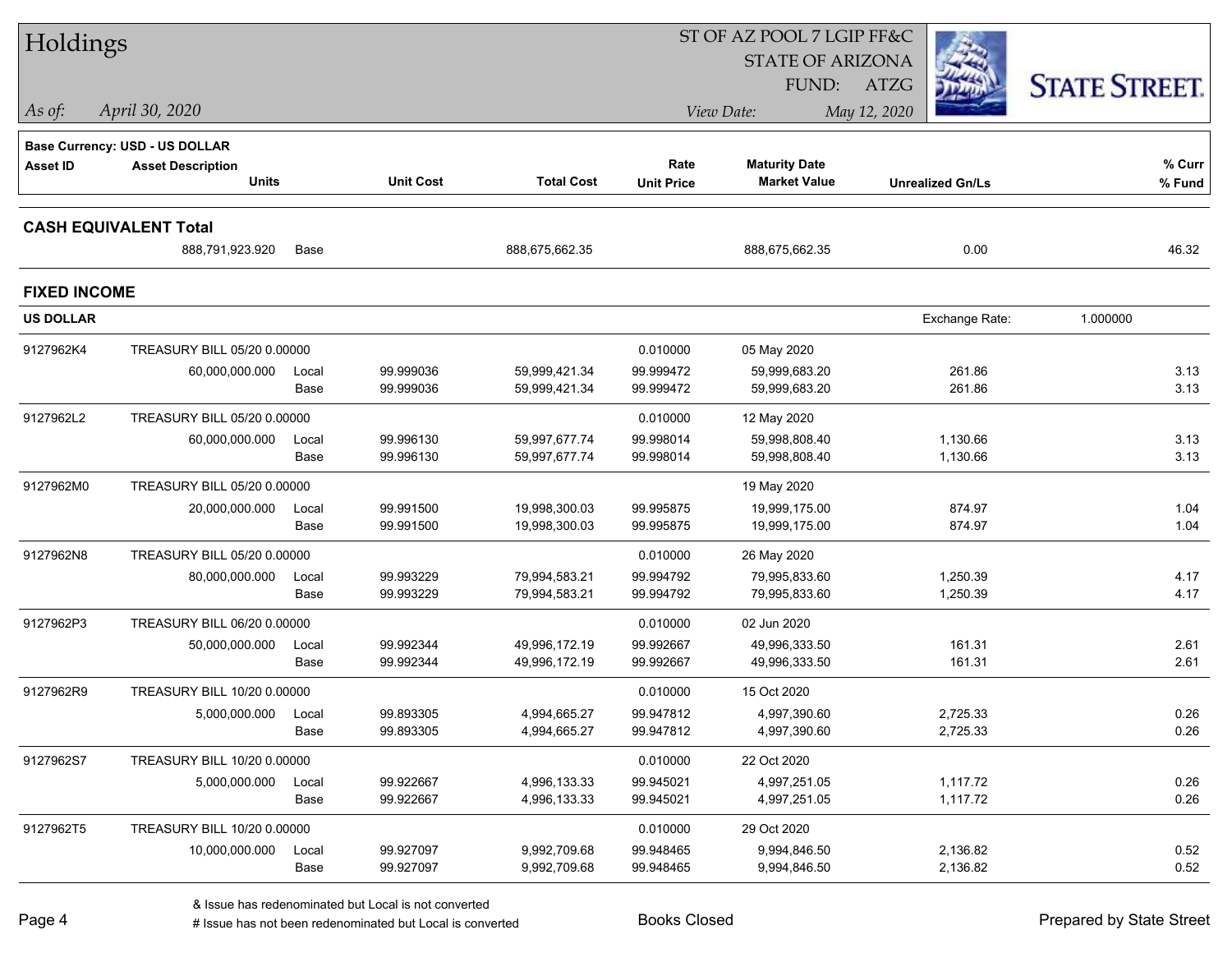| Holdings        |                                          |               |                        |                                |                           | <b>STATE OF ARIZONA</b>                     |                            |                      |
|-----------------|------------------------------------------|---------------|------------------------|--------------------------------|---------------------------|---------------------------------------------|----------------------------|----------------------|
|                 |                                          |               |                        |                                |                           | FUND:                                       | <b>ATZG</b>                | <b>STATE STREET.</b> |
| As of:          | April 30, 2020                           |               |                        |                                |                           | View Date:                                  | May 12, 2020               |                      |
|                 | Base Currency: USD - US DOLLAR           |               |                        |                                |                           |                                             |                            |                      |
| <b>Asset ID</b> | <b>Asset Description</b><br><b>Units</b> |               | <b>Unit Cost</b>       | <b>Total Cost</b>              | Rate<br><b>Unit Price</b> | <b>Maturity Date</b><br><b>Market Value</b> | <b>Unrealized Gn/Ls</b>    | % Curr<br>% Fund     |
| 9127962U2       | TREASURY BILL 06/20 0.00000              |               |                        |                                | 0.010000                  | 09 Jun 2020                                 |                            |                      |
|                 | 60,000,000.000                           | Local<br>Base | 99.981944<br>99.981944 | 59,989,166.63<br>59,989,166.63 | 99.990927<br>99.990927    | 59,994,556.20<br>59,994,556.20              | 5,389.57<br>5,389.57       | 3.13<br>3.13         |
| 9127962V0       | TREASURY BILL 06/20 0.00000              |               |                        |                                | 0.010000                  | 16 Jun 2020                                 |                            |                      |
|                 | 70,000,000.000                           | Local<br>Base | 99.977730<br>99.977730 | 69,984,410.95<br>69,984,410.95 | 99.989778<br>99.989778    | 69,992,844.60<br>69,992,844.60              | 8,433.65<br>8,433.65       | 3.65<br>3.65         |
| 9127962W8       | TREASURY BILL 06/20 0.00000              |               |                        |                                | 0.010000                  | 23 Jun 2020                                 |                            |                      |
|                 | 80,000,000.000                           | Local<br>Base | 99.978561<br>99.978561 | 79,982,848.47<br>79,982,848.47 | 99.987118<br>99.987118    | 79,989,694.40<br>79,989,694.40              | 6,845.93<br>6,845.93       | 4.17<br>4.17         |
| 9127962X6       | TREASURY BILL 06/20 0.00000              |               |                        |                                | 0.010000                  | 30 Jun 2020                                 |                            |                      |
|                 | 70,000,000.000                           | Local<br>Base | 99.984666<br>99.984666 | 69,989,266.40<br>69,989,266.40 | 99.982300<br>99.982300    | 69,987,610.00<br>69,987,610.00              | $-1,656.40$<br>$-1,656.40$ | 3.65<br>3.65         |
| 9127963D9       | CASH MGMT BILL 07/20 0.00000             |               |                        |                                |                           | 14 Jul 2020                                 |                            |                      |
|                 | 10,000,000.000                           | Local<br>Base | 99.978931<br>99.978931 | 9,997,893.06<br>9,997,893.06   | 99.982528<br>99.982528    | 9,998,252.80<br>9,998,252.80                | 359.74<br>359.74           | 0.52<br>0.52         |
| 9127963F4       | CASH MGMT BILL 07/20 0.00000             |               |                        |                                |                           | 21 Jul 2020                                 |                            |                      |
|                 | 10,000,000.000                           | Local<br>Base | 99.952750<br>99.952750 | 9,995,275.00<br>9,995,275.00   | 99.978625<br>99.978625    | 9,997,862.50<br>9,997,862.50                | 2,587.50<br>2,587.50       | 0.52<br>0.52         |
| 9127963M9       | CASH MGMT BILL 08/20 0.00000             |               |                        |                                |                           | 04 Aug 2020                                 |                            |                      |
|                 | 10,000,000.000                           | Local<br>Base | 99.972028<br>99.972028 | 9,997,202.78<br>9,997,202.78   | 99.969653<br>99.969653    | 9,996,965.30<br>9,996,965.30                | $-237.48$<br>$-237.48$     | 0.52<br>0.52         |
| 9127963Y3       | CASH MGMT BILL 09/20 0.00000             |               |                        |                                | 0.010000                  | 15 Sep 2020                                 |                            |                      |
|                 | 20,000,000.000                           | Local<br>Base | 99.911331<br>99.911331 | 19,982,266.12<br>19,982,266.12 | 99.961944<br>99.961944    | 19,992,388.80<br>19,992,388.80              | 10,122.68<br>10,122.68     | 1.04<br>1.04         |
| 9127963Z0       | CASH MGMT BILL 09/20 0.00000             |               |                        |                                |                           | 22 Sep 2020                                 |                            |                      |
|                 | 10,000,000.000                           | Local<br>Base | 99.952000<br>99.952000 | 9,995,200.00<br>9,995,200.00   | 99.940000<br>99.940000    | 9,994,000.00<br>9,994,000.00                | $-1,200.00$<br>$-1,200.00$ | 0.52<br>0.52         |
| 9127964A4       | CASH MGMT BILL 09/20 0.00000             |               |                        |                                |                           | 29 Sep 2020                                 |                            |                      |
|                 | 10,000,000.000                           | Local<br>Base | 99.947570<br>99.947570 | 9,994,756.95<br>9,994,756.95   | 99.949667<br>99.949667    | 9,994,966.70<br>9,994,966.70                | 209.75<br>209.75           | 0.52<br>0.52         |

ST OF AZ POOL 7 LGIP FF&C

 $TT.1.1$ 

denote the redenominated but Local is converted Books Closed Prepared by State Street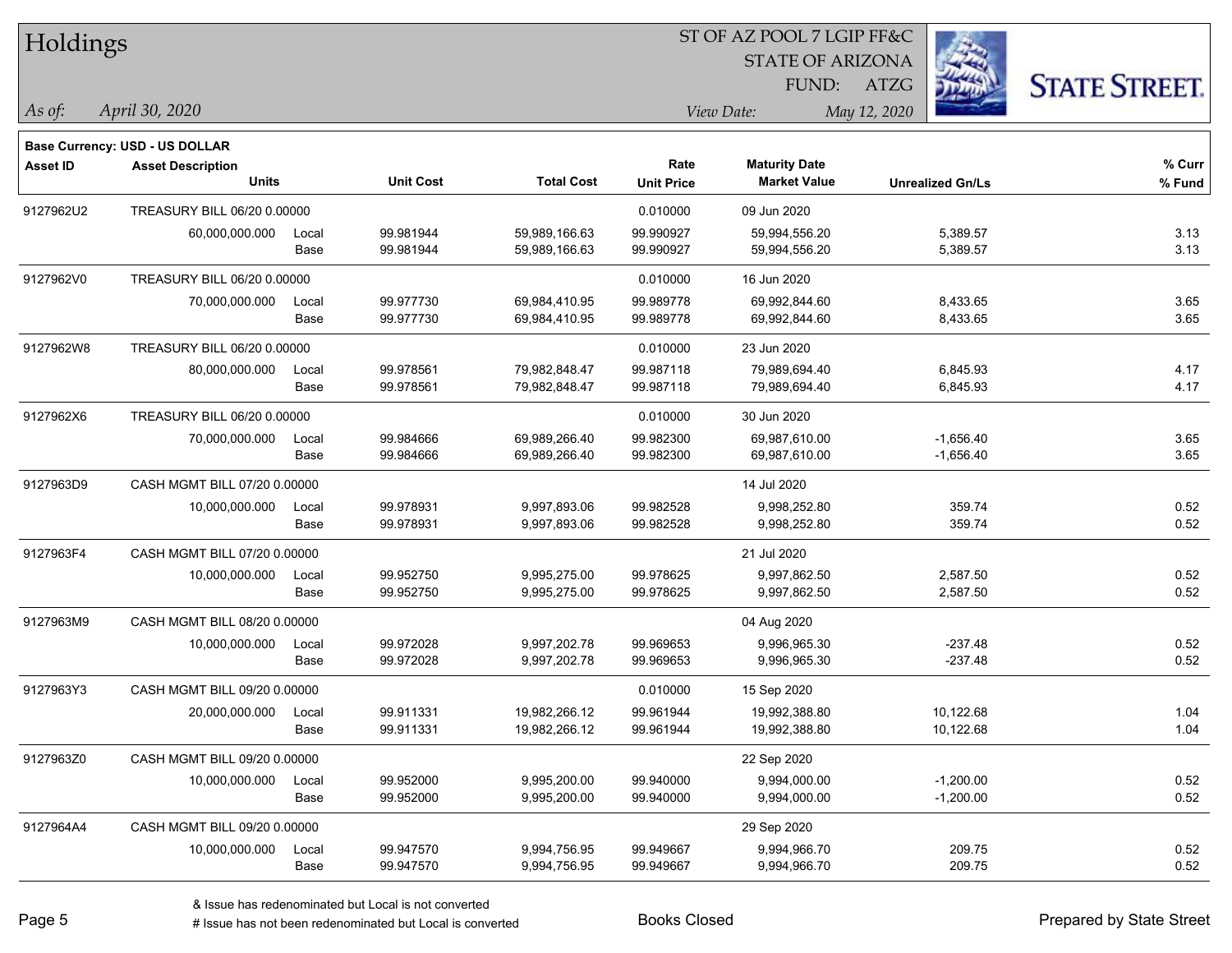| Holdings        |                                                                   |       |                  | ST OF AZ POOL 7 LGIP FF&C |                   |                         |                         |                      |  |
|-----------------|-------------------------------------------------------------------|-------|------------------|---------------------------|-------------------|-------------------------|-------------------------|----------------------|--|
|                 |                                                                   |       |                  |                           |                   | <b>STATE OF ARIZONA</b> |                         |                      |  |
|                 |                                                                   |       |                  |                           |                   | FUND:                   | <b>ATZG</b>             | <b>STATE STREET.</b> |  |
| As of:          | April 30, 2020                                                    |       |                  |                           |                   | View Date:              | May 12, 2020            |                      |  |
|                 |                                                                   |       |                  |                           |                   |                         |                         |                      |  |
| <b>Asset ID</b> | <b>Base Currency: USD - US DOLLAR</b><br><b>Asset Description</b> |       |                  |                           | Rate              | <b>Maturity Date</b>    |                         | % Curr               |  |
|                 | <b>Units</b>                                                      |       | <b>Unit Cost</b> | <b>Total Cost</b>         | <b>Unit Price</b> | <b>Market Value</b>     | <b>Unrealized Gn/Ls</b> | % Fund               |  |
| 912796SR1       | TREASURY BILL 05/20 0.00000                                       |       |                  |                           | 0.010000          | 21 May 2020             |                         |                      |  |
|                 | 50,000,000.000                                                    | Local | 99.914002        | 49,957,000.86             | 99.995278         | 49,997,639.00           | 40,638.14               | 2.61                 |  |
|                 |                                                                   | Base  | 99.914002        | 49,957,000.86             | 99.995278         | 49,997,639.00           | 40,638.14               | 2.61                 |  |
| 912796SU4       | TREASURY BILL 11/19 0.00000                                       |       |                  |                           |                   | 29 Nov 2019             |                         |                      |  |
|                 | 0.000                                                             | Local | 0.000000         | $-3,237.61$               | 0.000000          | 0.00                    | 3,237.61                | 0.00                 |  |
|                 |                                                                   | Base  | 0.000000         | $-3,237.61$               | 0.000000          | 0.00                    | 3,237.61                | 0.00                 |  |
| 912796SZ3       | TREASURY BILL 07/20 0.00000                                       |       |                  |                           | 0.010000          | 16 Jul 2020             |                         |                      |  |
|                 | 30,000,000.000                                                    | Local | 99.853264        | 29,955,979.17             | 99.979681         | 29,993,904.30           | 37,925.13               | 1.56                 |  |
|                 |                                                                   | Base  | 99.853264        | 29,955,979.17             | 99.979681         | 29,993,904.30           | 37,925.13               | 1.56                 |  |
| 912796TN9       | TREASURY BILL 10/20 0.00000                                       |       |                  |                           |                   | 08 Oct 2020             |                         |                      |  |
|                 | 5,000,000.000                                                     | Local | 99.922222        | 4,996,111.12              | 99.953333         | 4,997,666.65            | 1,555.53                | 0.26                 |  |
|                 |                                                                   | Base  | 99.922222        | 4,996,111.12              | 99.953333         | 4,997,666.65            | 1,555.53                | 0.26                 |  |
| 912796TP4       | TREASURY BILL 11/20 0.00000                                       |       |                  |                           |                   | 05 Nov 2020             |                         |                      |  |
|                 | 10,000,000.000                                                    | Local | 99.934025        | 9,993,402.50              | 99.938639         | 9,993,863.90            | 461.40                  | 0.52                 |  |
|                 |                                                                   | Base  | 99.934025        | 9,993,402.50              | 99.938639         | 9,993,863.90            | 461.40                  | 0.52                 |  |
| 912796TT6       | TREASURY BILL 05/20 0.00000                                       |       |                  |                           | 0.010000          | 07 May 2020             |                         |                      |  |
|                 | 60,000,000.000                                                    | Local | 99.974296        | 59,984,577.83             | 99.999083         | 59,999,449.80           | 14,871.97               | 3.13                 |  |
|                 |                                                                   | Base  | 99.974296        | 59,984,577.83             | 99.999083         | 59,999,449.80           | 14,871.97               | 3.13                 |  |
| 912796TV1       | TREASURY BILL 05/20 0.00000                                       |       |                  |                           | 0.010000          | 14 May 2020             |                         |                      |  |
|                 | 40,000,000.000                                                    | Local | 99.944226        | 39,977,690.58             | 99.997111         | 39,998,844.40           | 21,153.82               | 2.08                 |  |
|                 |                                                                   | Base  | 99.944226        | 39,977,690.58             | 99.997111         | 39,998,844.40           | 21,153.82               | 2.08                 |  |
| 912796TW9       | TREASURY BILL 05/20 0.00000                                       |       |                  |                           | 0.010000          | 28 May 2020             |                         |                      |  |
|                 | 15,000,000.000                                                    | Local | 99.884325        | 14.982.648.74             | 99.995875         | 14,999,381.25           | 16,732.51               | 0.78                 |  |
|                 |                                                                   | Base  | 99.884325        | 14,982,648.74             | 99.995875         | 14,999,381.25           | 16,732.51               | 0.78                 |  |
| 912796TX7       | TREASURY BILL 06/20 0.00000                                       |       |                  |                           | 0.010000          | 04 Jun 2020             |                         |                      |  |
|                 | 10,000,000.000                                                    | Local | 99.851722        | 9,985,172.23              | 99.991264         | 9,999,126.40            | 13,954.17               | 0.52                 |  |
|                 |                                                                   | Base  | 99.851722        | 9,985,172.23              | 99.991264         | 9,999,126.40            | 13,954.17               | 0.52                 |  |
| 912796UA5       | TREASURY BILL 06/20 0.00000                                       |       |                  |                           | 0.010000          | 25 Jun 2020             |                         |                      |  |
|                 | 20,000,000.000                                                    | Local | 99.761476        | 19,952,295.14             | 99.989497         | 19,997,899.40           | 45,604.26               | 1.04                 |  |
|                 |                                                                   | Base  | 99.761476        | 19,952,295.14             | 99.989497         | 19,997,899.40           | 45,604.26               | 1.04                 |  |

denote the redenominated but Local is converted Books Closed Prepared by State Street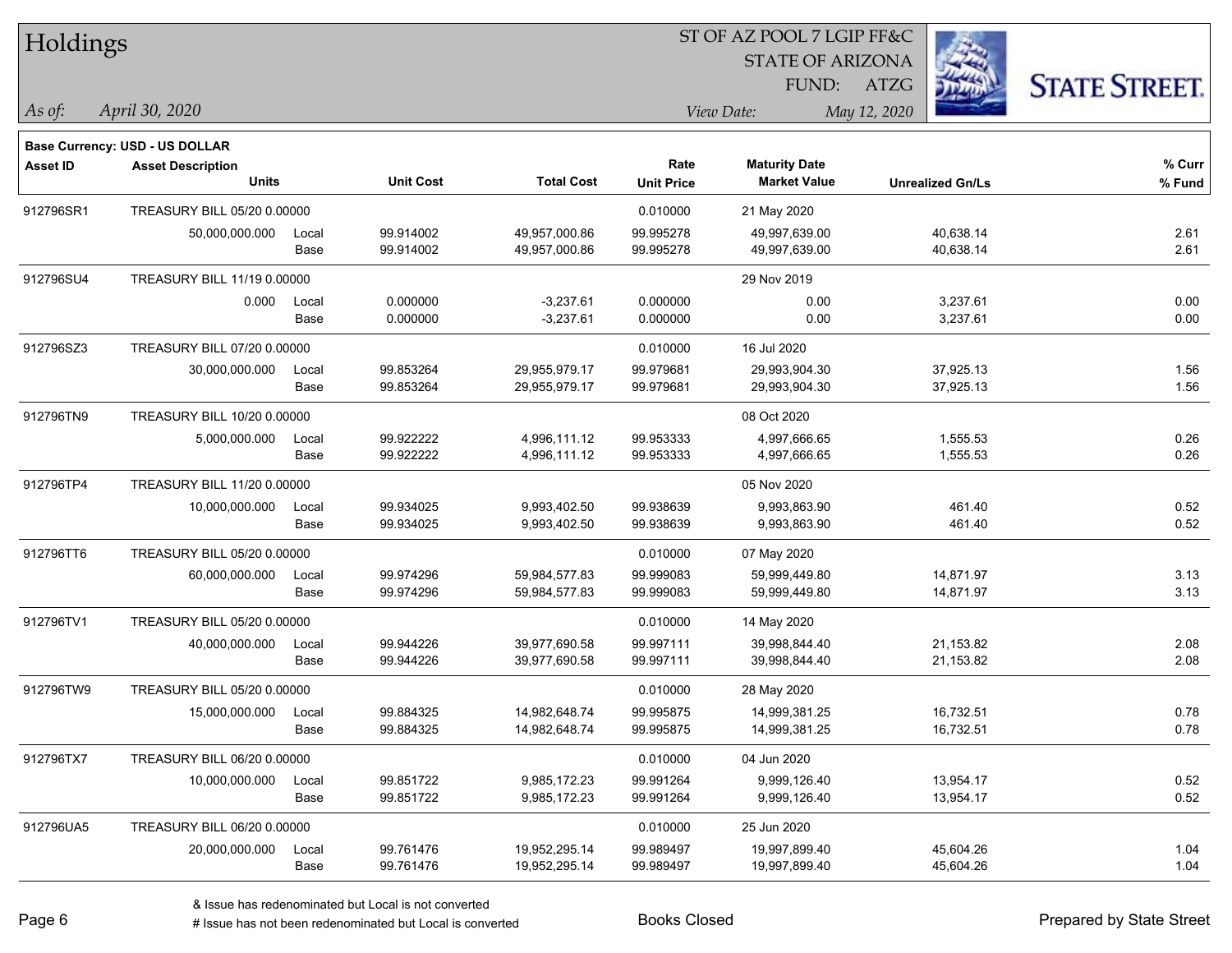| Holdings                  |                                          |               |                        |                                |                           | ST OF AZ POOL 7 LGIP FF&C                   |                         |                      |
|---------------------------|------------------------------------------|---------------|------------------------|--------------------------------|---------------------------|---------------------------------------------|-------------------------|----------------------|
|                           |                                          |               |                        |                                |                           | <b>STATE OF ARIZONA</b>                     |                         |                      |
|                           |                                          |               |                        |                                |                           | FUND:                                       | ATZG                    | <b>STATE STREET.</b> |
| As of:                    | April 30, 2020                           |               |                        |                                |                           | View Date:                                  | May 12, 2020            |                      |
|                           | Base Currency: USD - US DOLLAR           |               |                        |                                |                           |                                             |                         |                      |
| <b>Asset ID</b>           | <b>Asset Description</b><br><b>Units</b> |               | <b>Unit Cost</b>       | <b>Total Cost</b>              | Rate<br><b>Unit Price</b> | <b>Maturity Date</b><br><b>Market Value</b> | <b>Unrealized Gn/Ls</b> | % Curr<br>% Fund     |
| 912796UB3                 | TREASURY BILL 07/20 0.00000              |               |                        |                                | 0.010000                  | 02 Jul 2020                                 |                         |                      |
|                           | 30,000,000.000                           | Local<br>Base | 99.901253<br>99.901253 | 29,970,376.03<br>29,970,376.03 | 99.984500<br>99.984500    | 29,995,350.00<br>29,995,350.00              | 24,973.97<br>24,973.97  | 1.56<br>1.56         |
| 912796VP1                 | TREASURY BILL 08/19 0.00000              |               |                        |                                |                           | 06 Aug 2019                                 |                         |                      |
|                           | 0.000                                    | Local<br>Base | 0.000000<br>0.000000   | $-2,421.88$<br>$-2,421.88$     | 0.000000<br>0.000000      | 0.00<br>0.00                                | 2,421.88<br>2,421.88    | 0.00<br>0.00         |
| 912796WW5                 | TREASURY BILL 07/20 0.00000              |               |                        |                                |                           | 09 Jul 2020                                 |                         |                      |
|                           | 10,000,000.000                           | Local<br>Base | 99.975083<br>99.975083 | 9,997,508.34<br>9,997,508.34   | 99.982750<br>99.982750    | 9,998,275.00<br>9,998,275.00                | 766.66<br>766.66        | 0.52<br>0.52         |
| 912796WX3                 | TREASURY BILL 07/20 0.00000              |               |                        |                                | 0.010000                  | 23 Jul 2020                                 |                         |                      |
|                           | 30,000,000.000                           | Local<br>Base | 99.860667<br>99.860667 | 29,958,200.19<br>29,958,200.19 | 99.975430<br>99.975430    | 29,992,629.00<br>29,992,629.00              | 34,428.81<br>34,428.81  | 1.56<br>1.56         |
| 912796WY1                 | TREASURY BILL 07/20 0.00000              |               |                        |                                | 1.532500                  | 30 Jul 2020                                 |                         |                      |
|                           | 50,000,000.000                           | Local<br>Base | 99.866063<br>99.866063 | 49,933,031.30<br>49,933,031.30 | 99.976250<br>99.976250    | 49,988,125.00<br>49,988,125.00              | 55,093.70<br>55,093.70  | 2.61<br>2.61         |
| 912796WZ8                 | TREASURY BILL 08/20 0.00000              |               |                        |                                |                           | 06 Aug 2020                                 |                         |                      |
|                           | 30,000,000.000                           | Local<br>Base | 99.972152<br>99.972152 | 29,991,645.60<br>29,991,645.60 | 99.971035<br>99.971035    | 29,991,310.50<br>29,991,310.50              | $-335.10$<br>$-335.10$  | 1.56<br>1.56         |
| 912796XB0                 | TREASURY BILL 03/20 0.00000              |               |                        |                                |                           | 17 Mar 2020                                 |                         |                      |
|                           | 0.000                                    | Local<br>Base | 0.000000<br>0.000000   | $-646.25$<br>$-646.25$         | 0.000000<br>0.000000      | 0.00<br>0.00                                | 646.25<br>646.25        | 0.00<br>0.00         |
| <b>US DOLLAR Total</b>    |                                          |               |                        |                                |                           |                                             |                         |                      |
|                           | 1,030,000,000.000                        | Local         |                        | 1,029,507,283.04               |                           | 1,029,861,927.75                            | 354,644.71              | 53.68                |
|                           |                                          | Base          |                        | 1,029,507,283.04               |                           | 1,029,861,927.75                            | 354,644.71              | 53.68                |
| <b>FIXED INCOME Total</b> |                                          |               |                        |                                |                           |                                             |                         |                      |
|                           | 1,030,000,000.000                        | Base          |                        | 1,029,507,283.04               |                           | 1,029,861,927.75                            | 354,644.71              | 53.68                |
|                           |                                          |               |                        |                                |                           |                                             |                         |                      |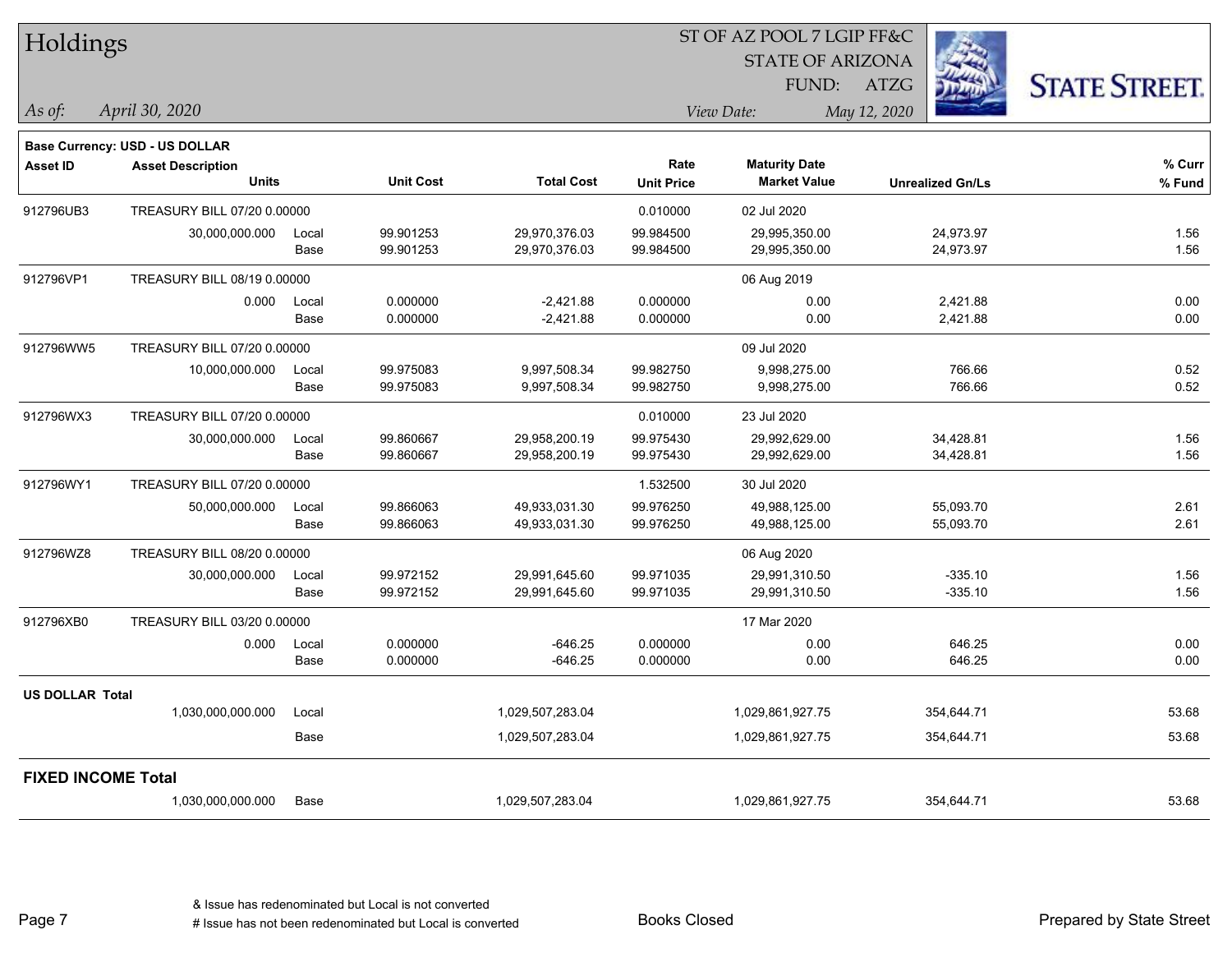| Holdings          |                                                                   |                  |                   |                   | ST OF AZ POOL 7 LGIP FF&C<br><b>STATE OF ARIZONA</b><br>FUND: | ATZG                    | <b>STATE STREET.</b> |
|-------------------|-------------------------------------------------------------------|------------------|-------------------|-------------------|---------------------------------------------------------------|-------------------------|----------------------|
| $\vert$ As of:    | April 30, 2020                                                    |                  |                   |                   | View Date:                                                    | May 12, 2020            |                      |
| Asset ID          | <b>Base Currency: USD - US DOLLAR</b><br><b>Asset Description</b> |                  |                   | Rate              | <b>Maturity Date</b>                                          |                         | % Curr               |
|                   | <b>Units</b>                                                      | <b>Unit Cost</b> | <b>Total Cost</b> | <b>Unit Price</b> | <b>Market Value</b>                                           | <b>Unrealized Gn/Ls</b> | % Fund               |
| <b>FUND Total</b> |                                                                   |                  |                   |                   |                                                               |                         |                      |
|                   | 1,918,791,924.200                                                 | Base             | 1,918,182,945.67  |                   | 1,918,537,590.38                                              | 354.644.71              | 100.00               |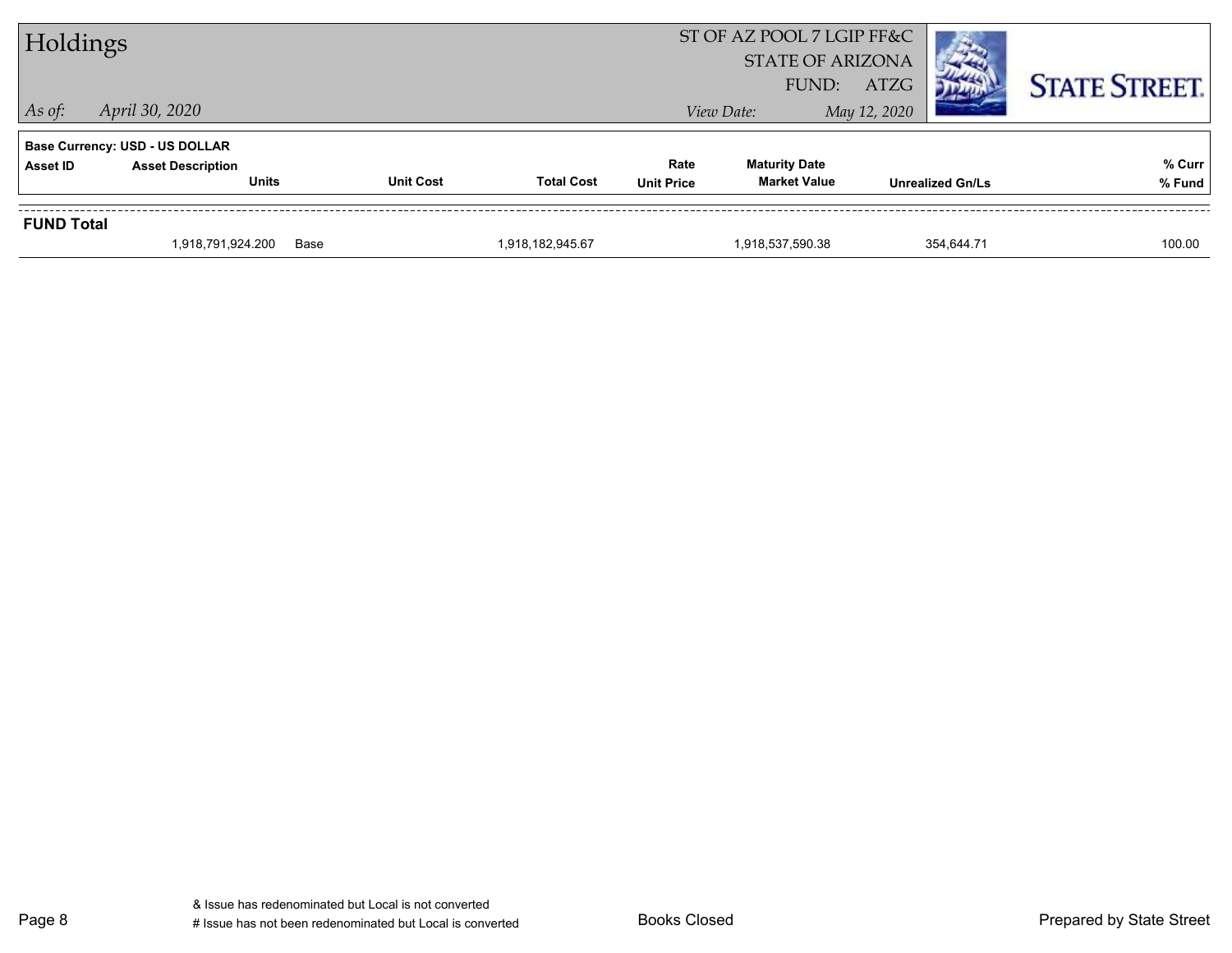## Holdings

## Currency Summary

*As of: April 30, 2020*

## ST OF AZ POOL 7 LGIP FF&C

STATE OF ARIZONA

FUND: ATZG



*View Date:May 12, 2020*

## **Base Currency:USD - US DOLLAR**

|                        |                   |       |                   |                     | % Currency |                         |                          |                           |
|------------------------|-------------------|-------|-------------------|---------------------|------------|-------------------------|--------------------------|---------------------------|
|                        | <b>Units</b>      |       | <b>Total Cost</b> | <b>Market Value</b> | % Fund     | <b>Unreal Sec Gn/Ls</b> | <b>Unreal Curr Gn/Ls</b> | <b>Total Unreal Gn/Ls</b> |
| <b>US DOLLAR</b>       |                   |       |                   |                     |            |                         | Exchange Rate:           | 1.000000                  |
| <b>CASH</b>            |                   |       |                   |                     |            |                         |                          |                           |
|                        | 0.280             | Local | 0.28              | 0.28                | 0.00       | 0.00                    |                          | 0.00                      |
|                        |                   | Base  | 0.28              | 0.28                | 0.00       | 0.00                    | 0.00                     | 0.00                      |
| <b>CASH EQUIVALENT</b> |                   |       |                   |                     |            |                         |                          |                           |
|                        | 888,791,923.920   | Local | 888,675,662.35    | 888,675,662.35      | 46.32      | 0.00                    |                          | 0.00                      |
|                        |                   | Base  | 888,675,662.35    | 888,675,662.35      | 46.32      | 0.00                    | 0.00                     | 0.00                      |
| <b>FIXED INCOME</b>    |                   |       |                   |                     |            |                         |                          |                           |
|                        | 1,030,000,000.000 | Local | 1,029,507,283.04  | 1,029,861,927.75    | 53.68      | 354,644.71              |                          | 354,644.71                |
|                        |                   | Base  | 1,029,507,283.04  | 1,029,861,927.75    | 53.68      | 354,644.71              | 0.00                     | 354,644.71                |
| <b>US DOLLAR Total</b> |                   |       |                   |                     |            |                         |                          |                           |
|                        | 1,918,791,924.200 | Local | 1,918,182,945.67  | 1,918,537,590.38    | 100.00     | 354,644.71              |                          | 354,644.71                |
|                        |                   | Base  | 1,918,182,945.67  | 1,918,537,590.38    | 100.00     | 354,644.71              | 0.00                     | 354,644.71                |
| <b>FUND Total</b>      |                   |       |                   |                     |            |                         |                          |                           |
|                        | 1,918,791,924.200 | Base  | 1,918,182,945.67  | 1,918,537,590.38    | 100.00     | 354,644.71              | 0.00                     | 354,644.71                |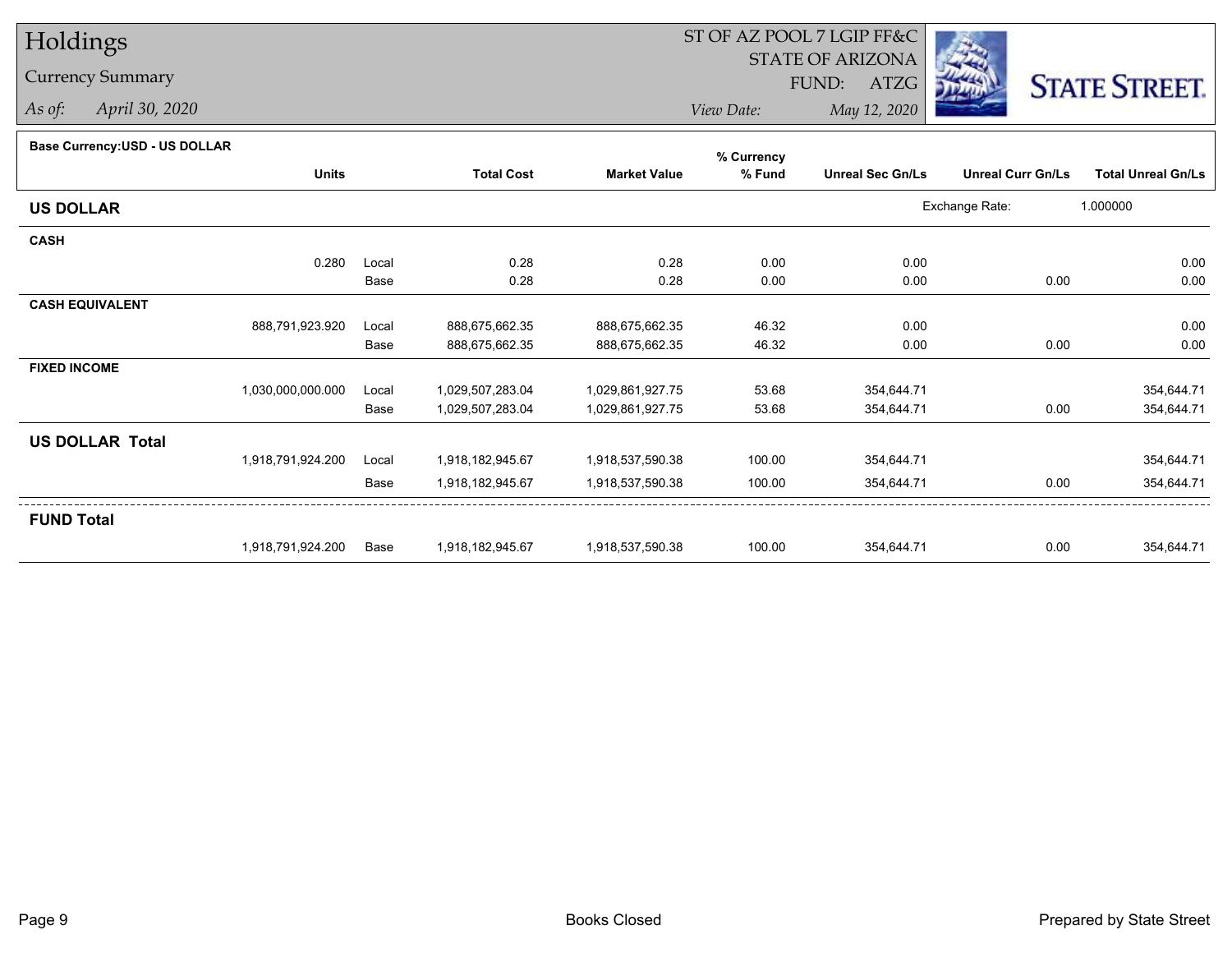| Holdings             |                                       |                   |                     |            | ST OF AZ POOL 7 LGIP FF&C                |                          |                           |
|----------------------|---------------------------------------|-------------------|---------------------|------------|------------------------------------------|--------------------------|---------------------------|
| <b>Asset Summary</b> |                                       |                   |                     |            | <b>STATE OF ARIZONA</b><br>FUND:<br>ATZG |                          | <b>STATE STREET.</b>      |
| As of:               | April 30, 2020                        |                   |                     | View Date: | May 12, 2020                             |                          |                           |
|                      | <b>Base Currency: USD - US DOLLAR</b> |                   |                     |            |                                          |                          |                           |
|                      | <b>Units</b>                          | <b>Total Cost</b> | <b>Market Value</b> | % Fund     | <b>Unreal Sec Gn/Ls</b>                  | <b>Unreal Curr Gn/Ls</b> | <b>Total Unreal Gn/Ls</b> |
| <b>CASH</b>          |                                       |                   |                     |            |                                          |                          |                           |
| US DOLLAR            |                                       |                   |                     |            |                                          |                          |                           |
|                      | 0.280                                 | 0.28              | 0.28                | 0.00       | 0.00                                     | 0.00                     | 0.00                      |
| <b>CASH Total</b>    |                                       |                   |                     |            |                                          |                          |                           |
|                      | 0.280                                 | 0.28              | 0.28                | 0.00       | 0.00                                     | 0.00                     | 0.00                      |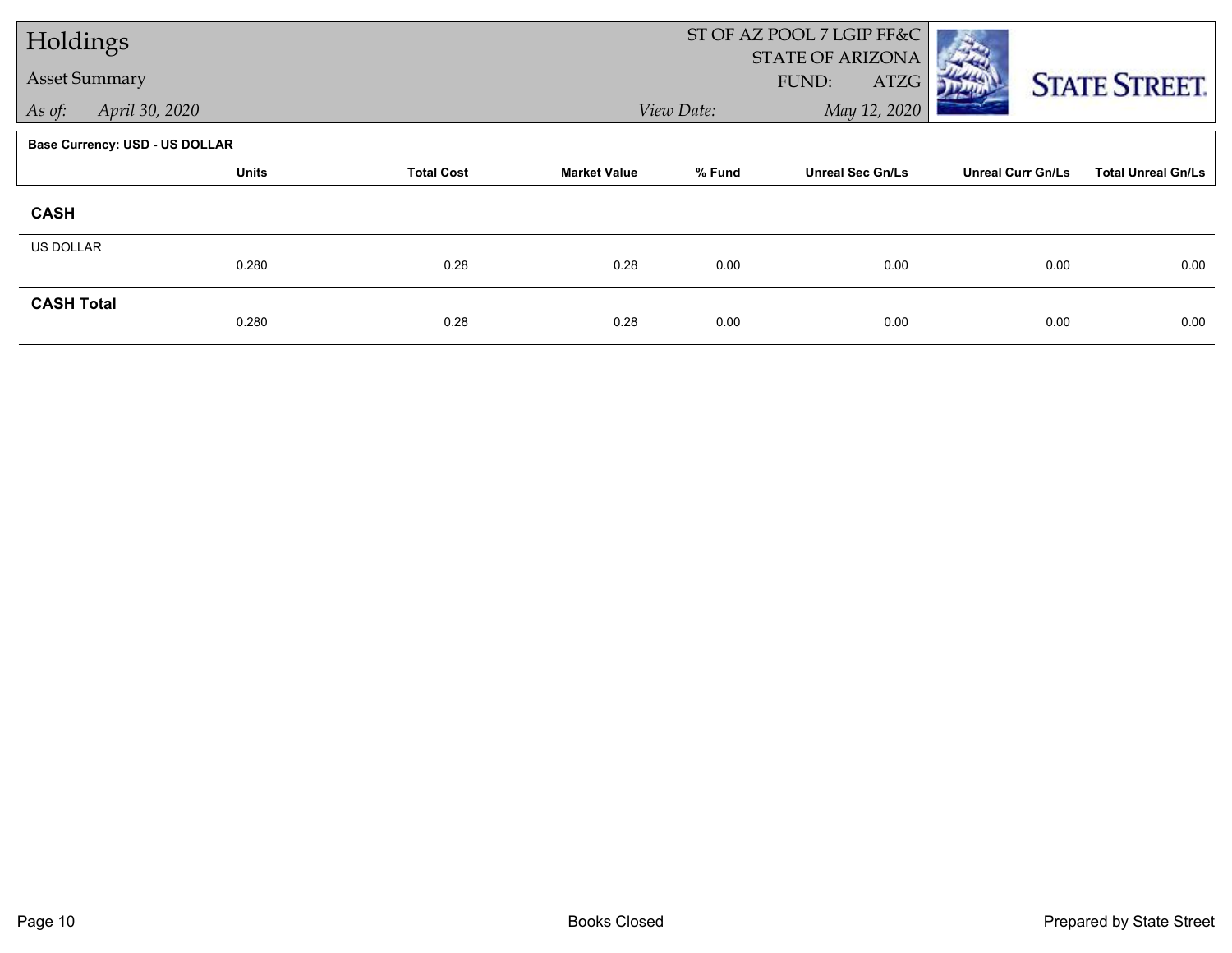| Holdings  |                                                 |                   |                     |            | ST OF AZ POOL 7 LGIP FF&C                |                          |                           |
|-----------|-------------------------------------------------|-------------------|---------------------|------------|------------------------------------------|--------------------------|---------------------------|
|           | <b>Asset Summary</b>                            |                   |                     |            | <b>STATE OF ARIZONA</b><br>FUND:<br>ATZG |                          | <b>STATE STREET.</b>      |
| As of:    | April 30, 2020                                  |                   |                     | View Date: | May 12, 2020                             |                          |                           |
|           | Base Currency: USD - US DOLLAR                  |                   |                     |            |                                          |                          |                           |
|           | <b>Units</b>                                    | <b>Total Cost</b> | <b>Market Value</b> | % Fund     | <b>Unreal Sec Gn/Ls</b>                  | <b>Unreal Curr Gn/Ls</b> | <b>Total Unreal Gn/Ls</b> |
|           | <b>CASH EQUIVALENT</b>                          |                   |                     |            |                                          |                          |                           |
| US DOLLAR |                                                 |                   |                     |            |                                          |                          |                           |
|           | 888,791,923.920                                 | 888,675,662.35    | 888,675,662.35      | 46.32      | 0.00                                     | 0.00                     | 0.00                      |
|           | <b>CASH EQUIVALENT Total</b><br>888,791,923.920 | 888,675,662.35    | 888,675,662.35      | 46.32      | 0.00                                     | 0.00                     | 0.00                      |
|           |                                                 |                   |                     |            |                                          |                          |                           |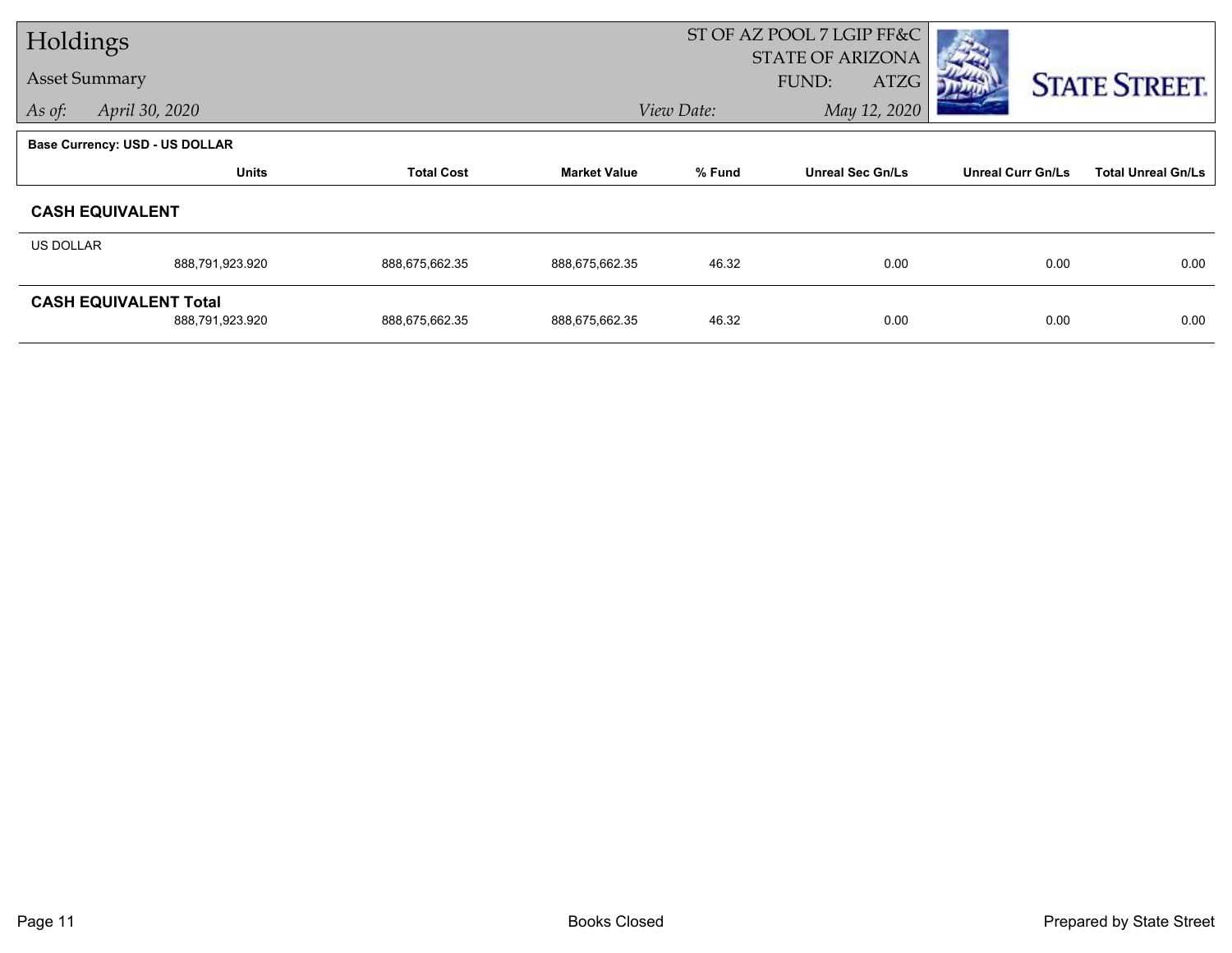| Holdings  |                                                |                   |                     | ST OF AZ POOL 7 LGIP FF&C |                                          |                          |                           |
|-----------|------------------------------------------------|-------------------|---------------------|---------------------------|------------------------------------------|--------------------------|---------------------------|
|           | <b>Asset Summary</b>                           |                   |                     |                           | <b>STATE OF ARIZONA</b><br>ATZG<br>FUND: |                          | <b>STATE STREET.</b>      |
| As of:    | April 30, 2020                                 |                   |                     | View Date:                | May 12, 2020                             |                          |                           |
|           | <b>Base Currency: USD - US DOLLAR</b>          |                   |                     |                           |                                          |                          |                           |
|           | <b>Units</b>                                   | <b>Total Cost</b> | <b>Market Value</b> | % Fund                    | <b>Unreal Sec Gn/Ls</b>                  | <b>Unreal Curr Gn/Ls</b> | <b>Total Unreal Gn/Ls</b> |
|           | <b>FIXED INCOME</b>                            |                   |                     |                           |                                          |                          |                           |
| US DOLLAR |                                                |                   |                     |                           |                                          |                          |                           |
|           | 1,030,000,000.000                              | 1,029,507,283.04  | 1,029,861,927.75    | 53.68                     | 354,644.71                               | 0.00                     | 354,644.71                |
|           | <b>FIXED INCOME Total</b><br>1,030,000,000.000 | 1,029,507,283.04  | 1,029,861,927.75    | 53.68                     | 354,644.71                               | 0.00                     | 354,644.71                |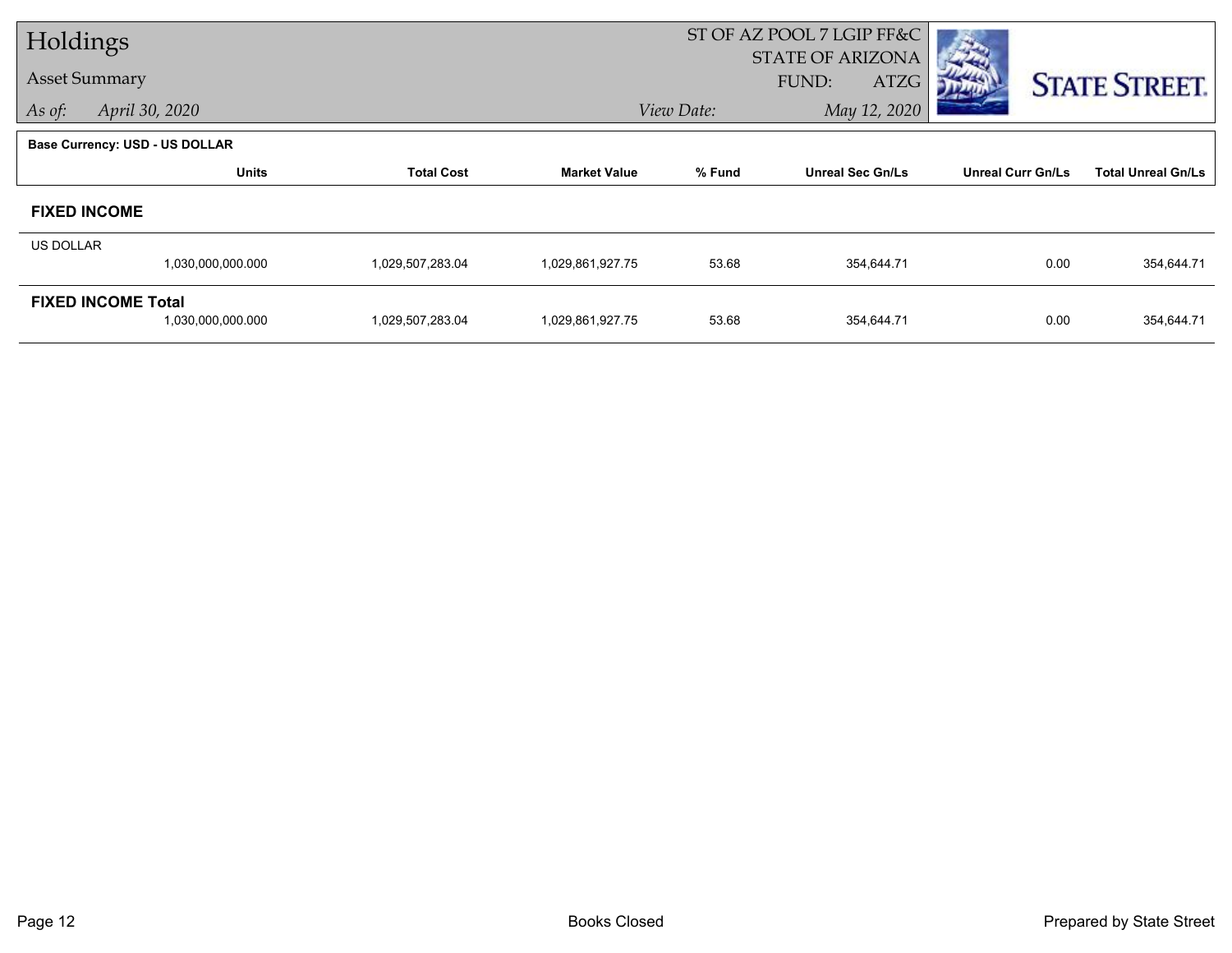| Holdings                              |                      |                   |                     | ST OF AZ POOL 7 LGIP FF&C<br><b>STATE OF ARIZONA</b> |                  |                          |                           |  |  |
|---------------------------------------|----------------------|-------------------|---------------------|------------------------------------------------------|------------------|--------------------------|---------------------------|--|--|
|                                       | <b>Asset Summary</b> |                   |                     | <b>ATZG</b><br>FUND:                                 |                  |                          | <b>STATE STREET.</b>      |  |  |
| As of:                                | April 30, 2020       |                   |                     | View Date:                                           | May 12, 2020     |                          |                           |  |  |
| <b>Base Currency: USD - US DOLLAR</b> |                      |                   |                     |                                                      |                  |                          |                           |  |  |
|                                       | <b>Units</b>         | <b>Total Cost</b> | <b>Market Value</b> | % Fund                                               | Unreal Sec Gn/Ls | <b>Unreal Curr Gn/Ls</b> | <b>Total Unreal Gn/Ls</b> |  |  |
| <b>FUND Total</b>                     |                      |                   |                     |                                                      |                  |                          |                           |  |  |
|                                       | 1,918,791,924.200    | 1,918,182,945.67  | 1,918,537,590.38    | 100.00                                               | 354,644.71       | 0.00                     | 354,644.71                |  |  |